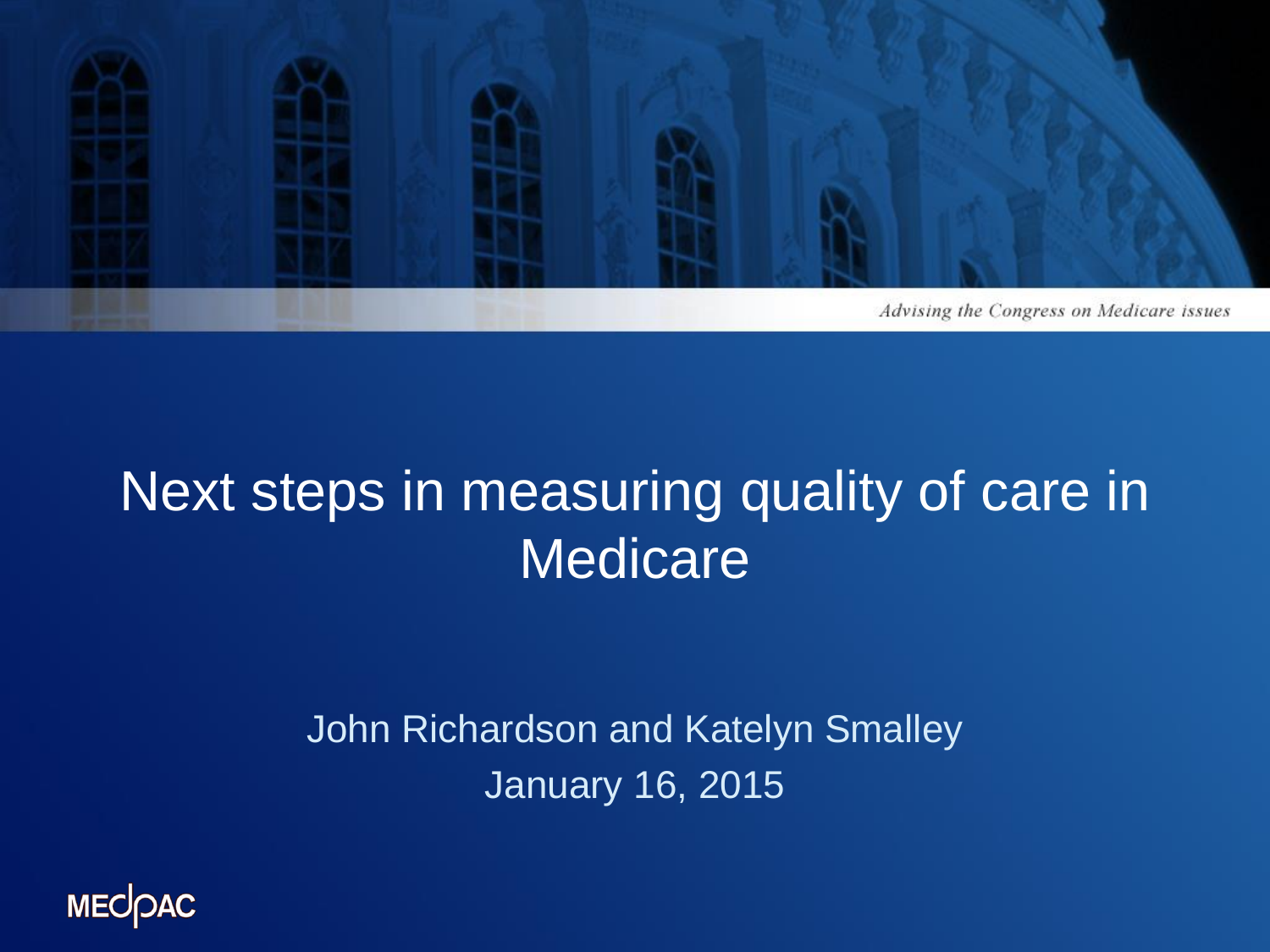

- **Review quality discussion from June 2014** report
- **Present preliminary results from "healthy** days at home" measurement
- **Next steps**

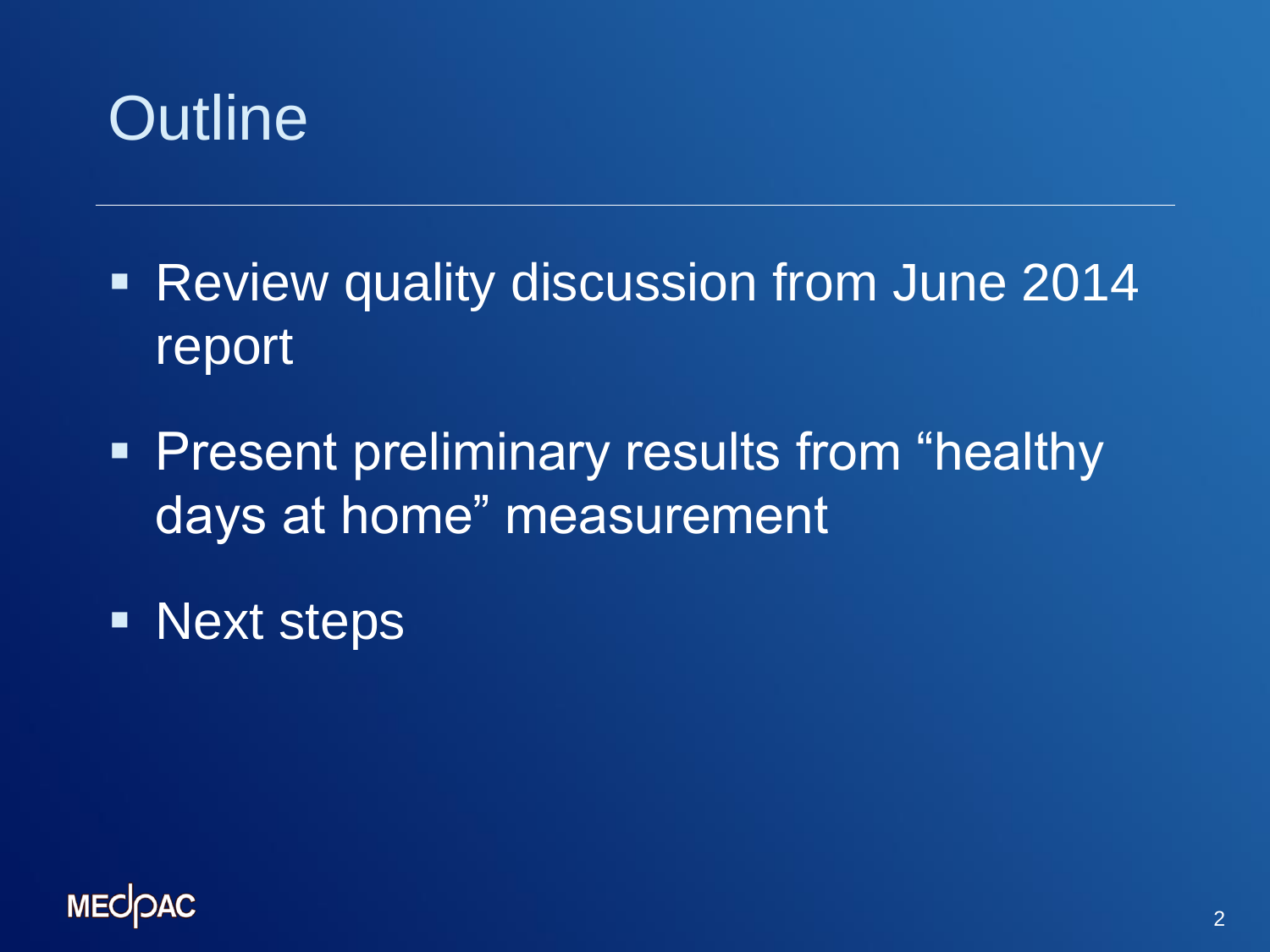### Problems with current approach

- **Too many clinical process measures,** weakly correlated with outcomes
	- Will expand under physician "value modifier"
- Overly burdensome and complex for providers and CMS
	- **Example 2 I** Little alignment internally or with private payers' quality programs
- **Overly prescriptive in directing providers** where to focus quality improvement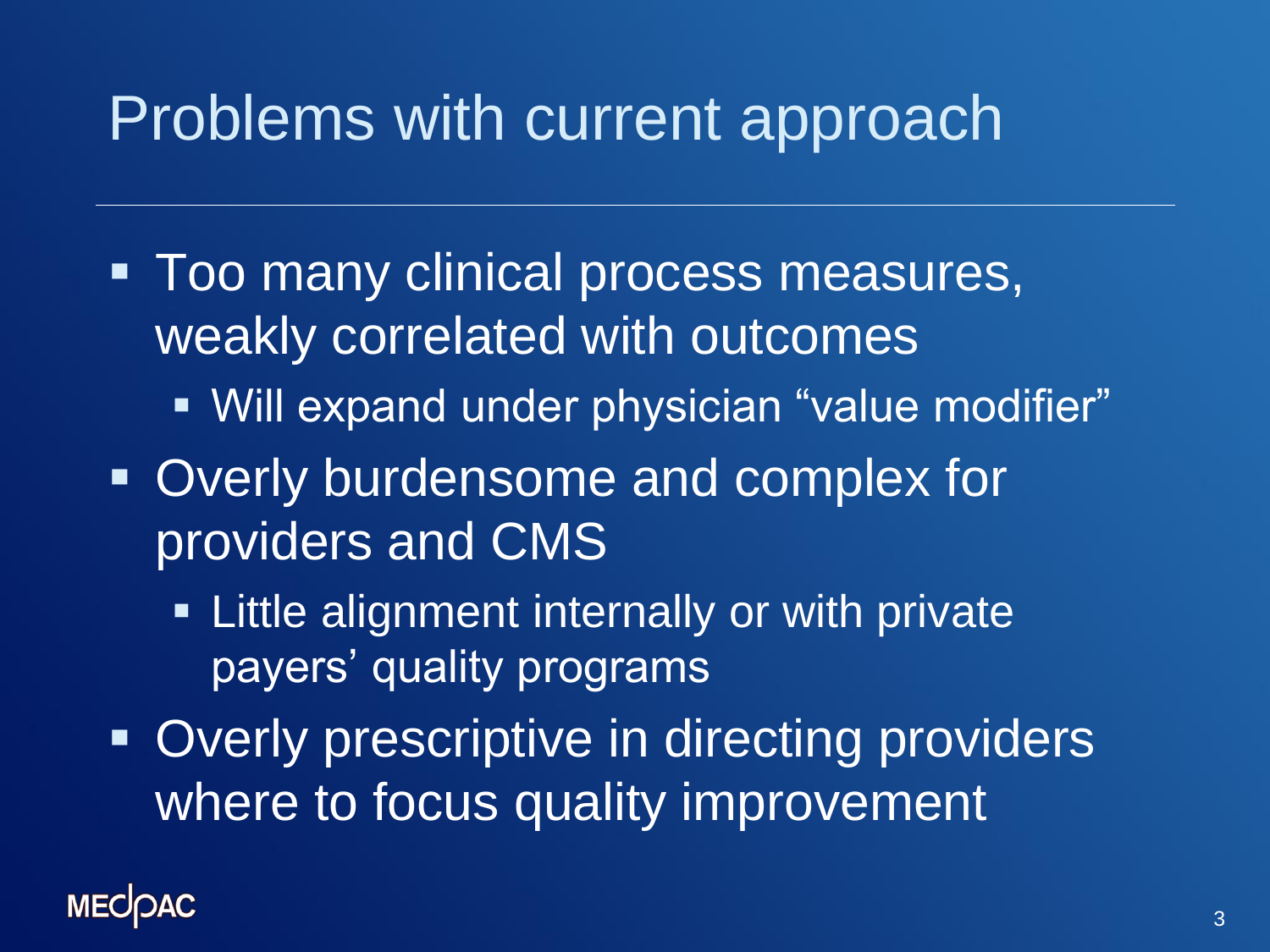# Concept for a new approach to quality measurement

- **Small set of population-based outcome and** patient experience measures
- **Report performance of local FFS Medicare,** MA plans, and ACOs
- **Possibly adjust payments to MA plans and** ACOs based on performance relative to FFS
- **Concern about using results for FFS payment** adjustments, given no accountable entity

**MECOAC**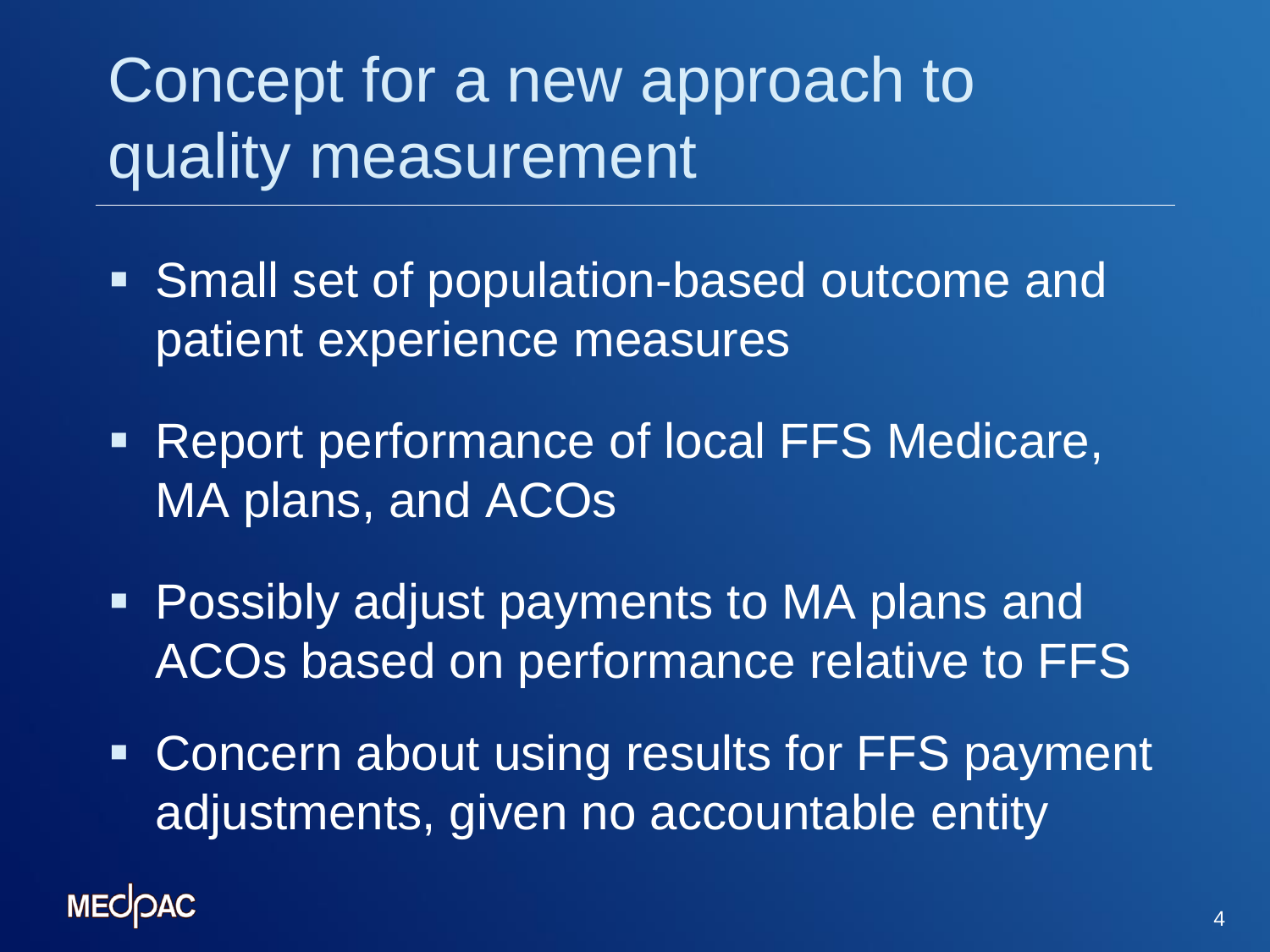#### Population-based outcome measures

- Potentially preventable admissions, readmissions, and emergency dept. visits
- **Mortality rates**
- **Patient experience**
- "Healthy days at home" (today's topic)

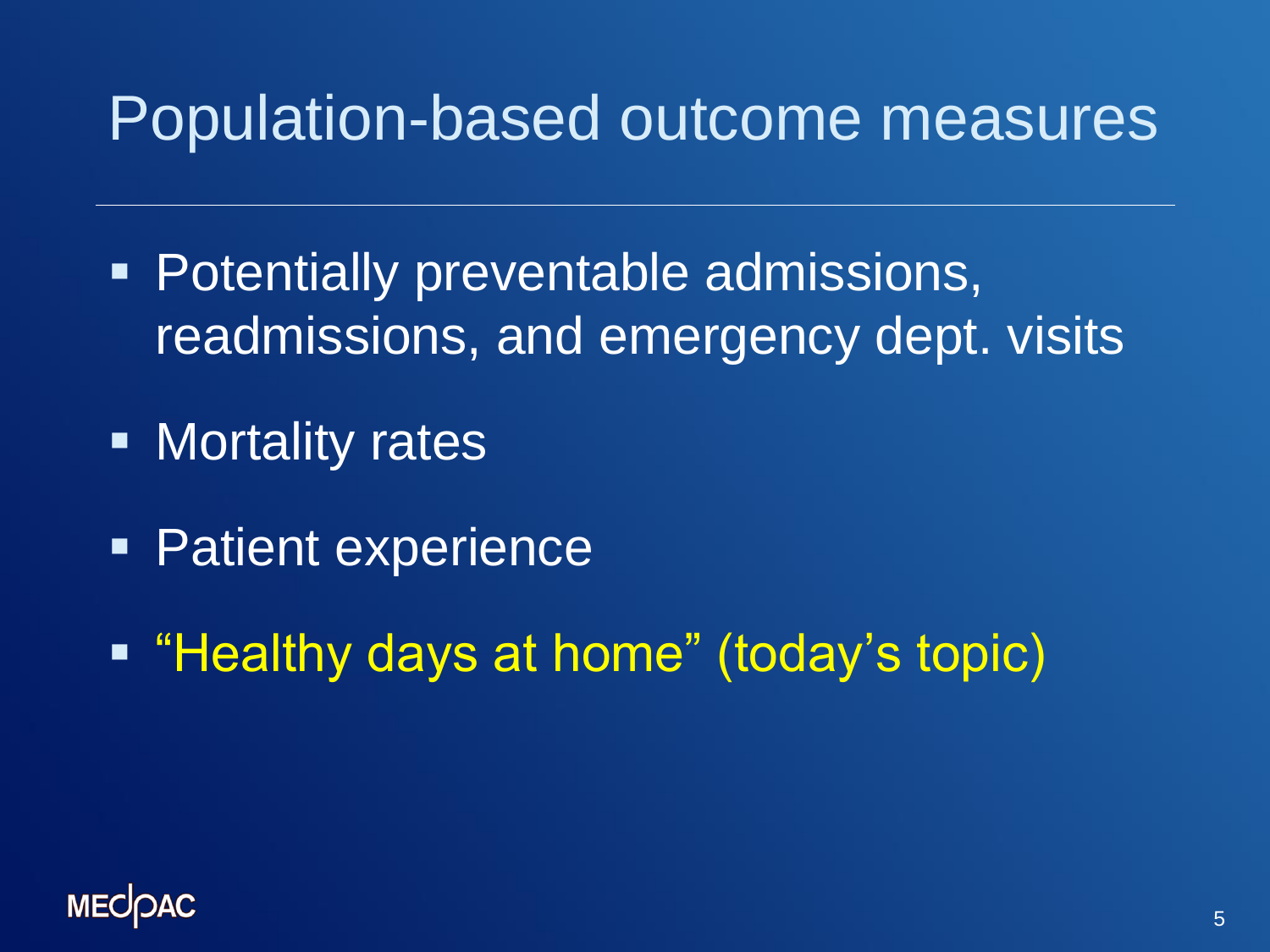# Healthy days at home (HDAH)

- Days in set time period that a given population is alive and did not have a nonambulatory interaction with health care delivery system
- Consistent with quality measurement principles
	- **EX Comprehensive and outcomes-focused**
	- **Easy for beneficiaries to understand**
- **Useful to compare performance across** delivery systems **MECOAC**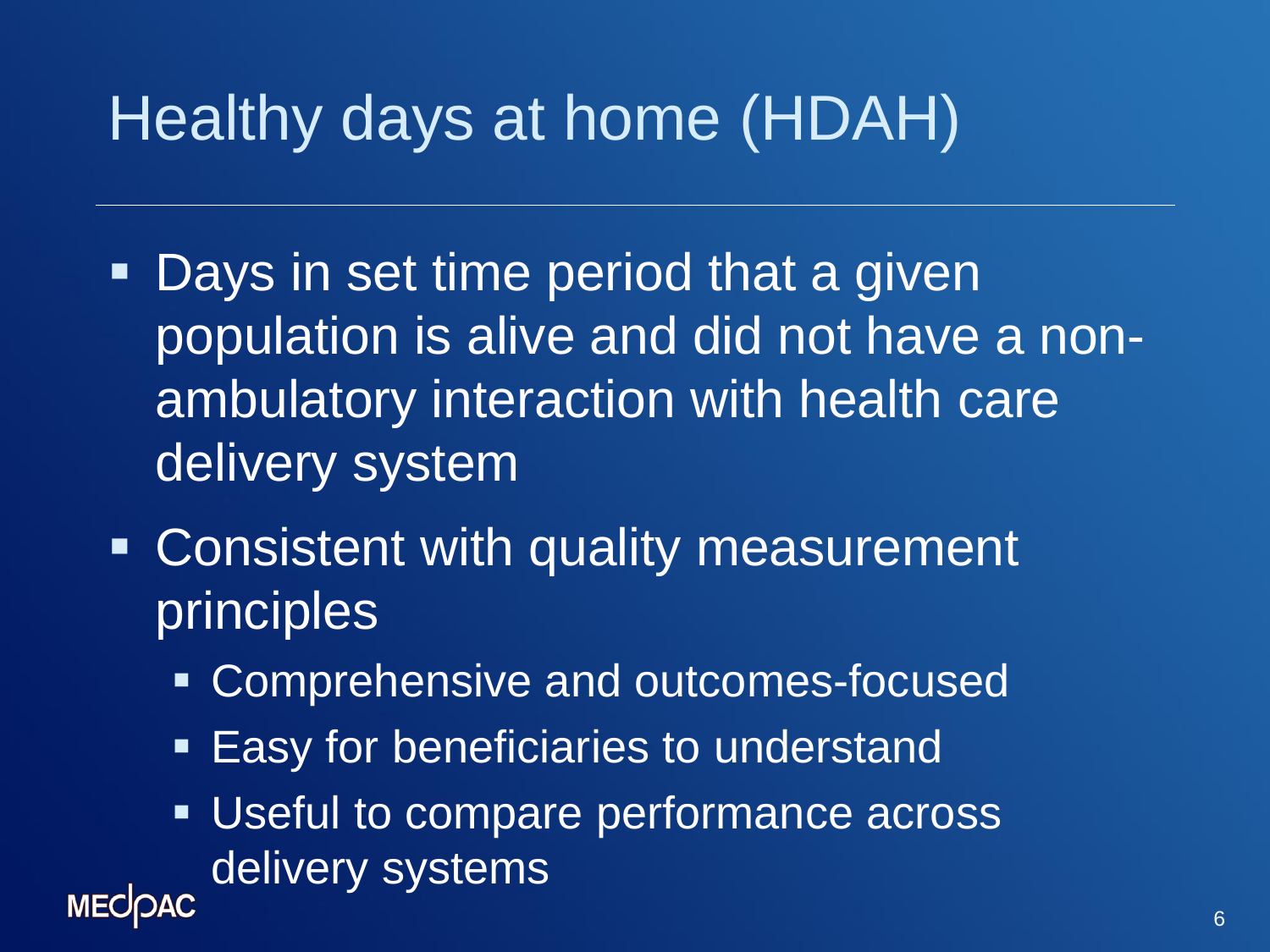## Days alive and out of hospital

- **Has been used in heart failure clinical trials**
- **Time period "triggered" by intervention**
- **Two ways to calculate:** 
	- **Number of incidents in defined time period**
	- Number of days until an incident occurs
- **EXCOMBINING MOTALLY AND HOSPITALIZATIONS** captures broader morbidity of disease or treatment

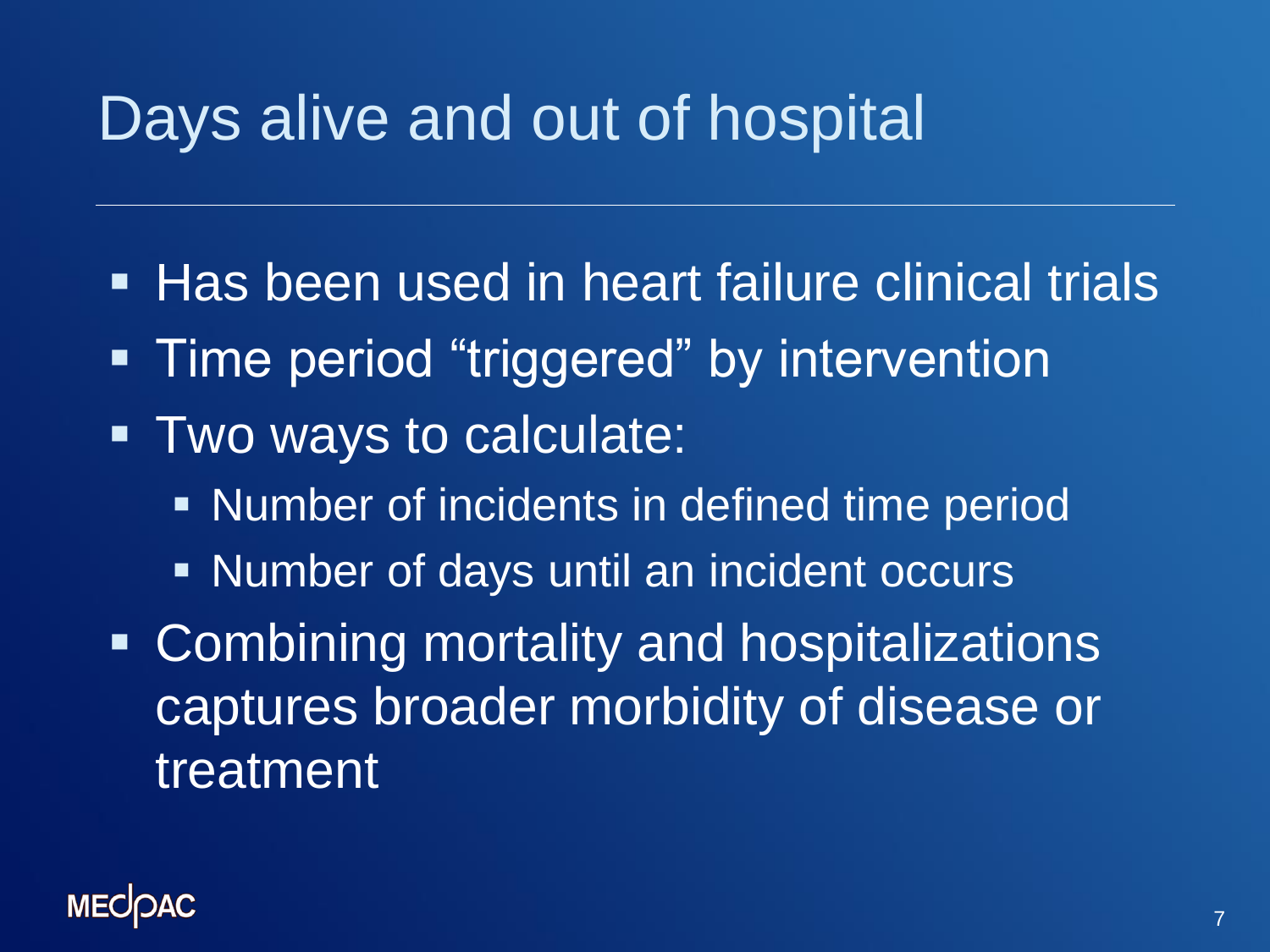## HDAH preliminary analysis

 $HDAH = 365 - (days in patient + days in IRF)$  $+$  days in LTCH  $+$  days in psychiatric hospital  $+$  days in SNF  $+$  observation days  $+$  days in ED  $+$  days in HH  $+$  mortality days)

■ 20 percent sample of 2011 Medicare beneficiaries

- **Beneficiaries not continuously enrolled in FFS (including** those in MA) were excluded
- About 60 percent of final sample had at least one chronic condition
- About 18 percent of the sample were under age 65

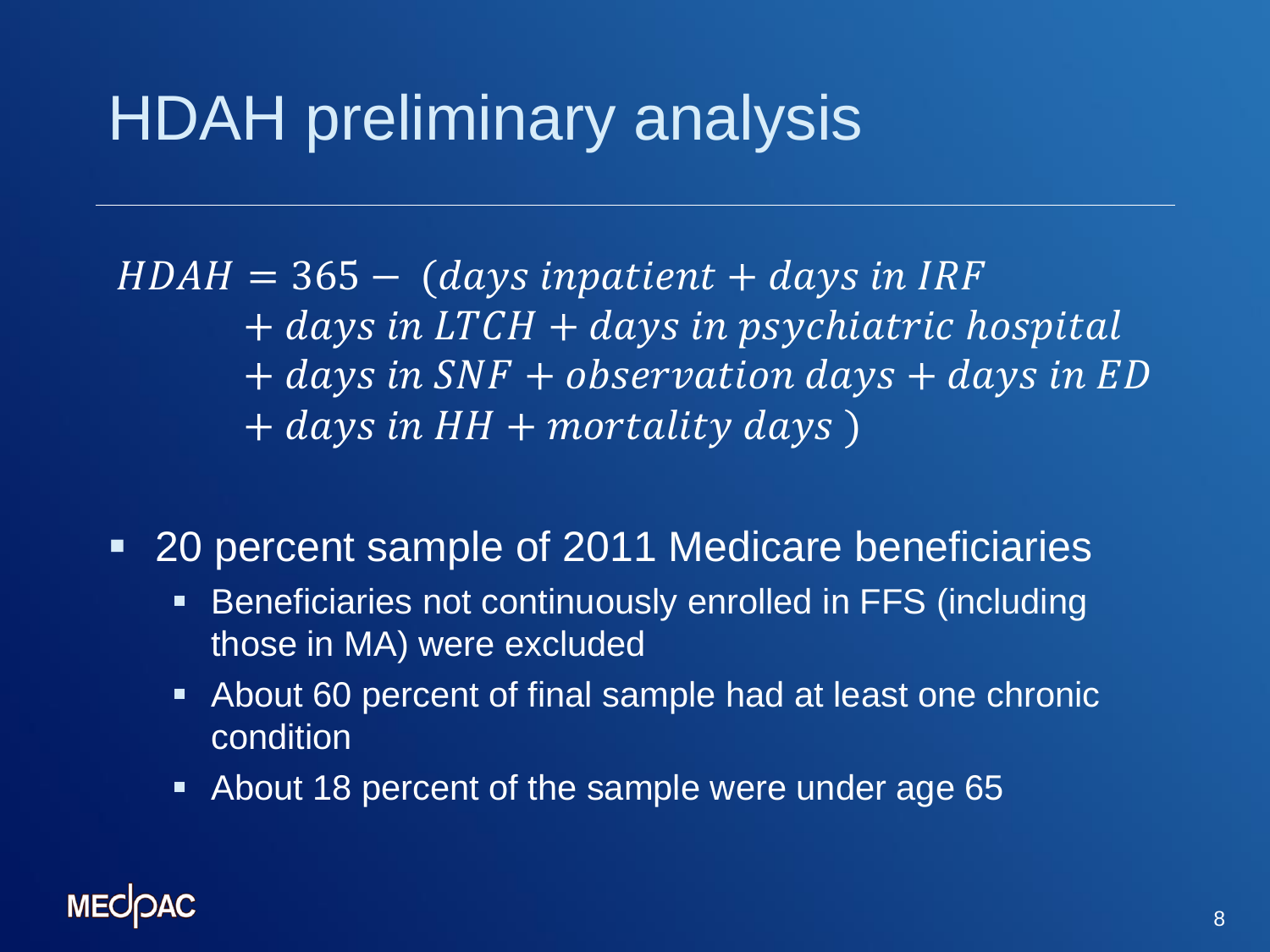# Summary statistics by HRR for all FFS beneficiaries in sample, 2011

|                                 | 10 <sup>th</sup><br>percentile | <b>Lower</b><br><b>Quartile</b> | <b>Median</b> | <b>Upper</b><br><b>Quartile</b> | <b>90th</b><br>percentile |
|---------------------------------|--------------------------------|---------------------------------|---------------|---------------------------------|---------------------------|
| <b>Acute Care Hospital Days</b> | 1.3                            | 1.5                             | 1.8           | 2.0                             | 2.3                       |
| <b>Observation Days</b>         | 0.1                            | 0.1                             | 0.2           | 0.2                             | 0.3                       |
| <b>ED Days</b>                  | 0.7                            | 0.8                             | 0.9           | 1.1                             | 1.2                       |
| <b>IRF Days</b>                 | 0.1                            | 0.1                             | 0.2<br>0.1    |                                 | 0.3                       |
| <b>LTCH Days</b>                | 0.0                            | 0.0                             | 0.0           | 0.0                             | 0.0                       |
| <b>Inpatient Psych. Days</b>    | 0.1                            | 0.1                             | 0.2           | 0.2                             | 0.3                       |
| <b>SNF Days</b>                 | 1.9                            | 2.4                             | 3.0           | 3.8                             | 4.4                       |
| <b>HH Days</b>                  | 2.9                            | 4.1                             | 6.2           | 10.5                            | 19.4                      |
| <b>Mortality Days</b>           | 7.1                            | 7.6                             | 8.2           | 8.6                             | 9.1                       |
| <b>HDAH</b>                     | 330.8                          | 339.3                           | 343.8         | 347.0                           | 349.0                     |
| <b>HDAH without HH</b>          | 348.1                          | 349.0                           | 350.2         | 351.5                           | 353.0                     |

Source: MedPAC contractor analysis of 20 percent sample of Medicare claims data.

Note: Data are preliminary and subject to change. Results are not risk adjusted. Values shown are summary statistics for 306 Hospital Referral Regions (HRRs) with approximately 6.8 million FFS Medicare beneficiaries. Columns may not sum to totals due to rounding.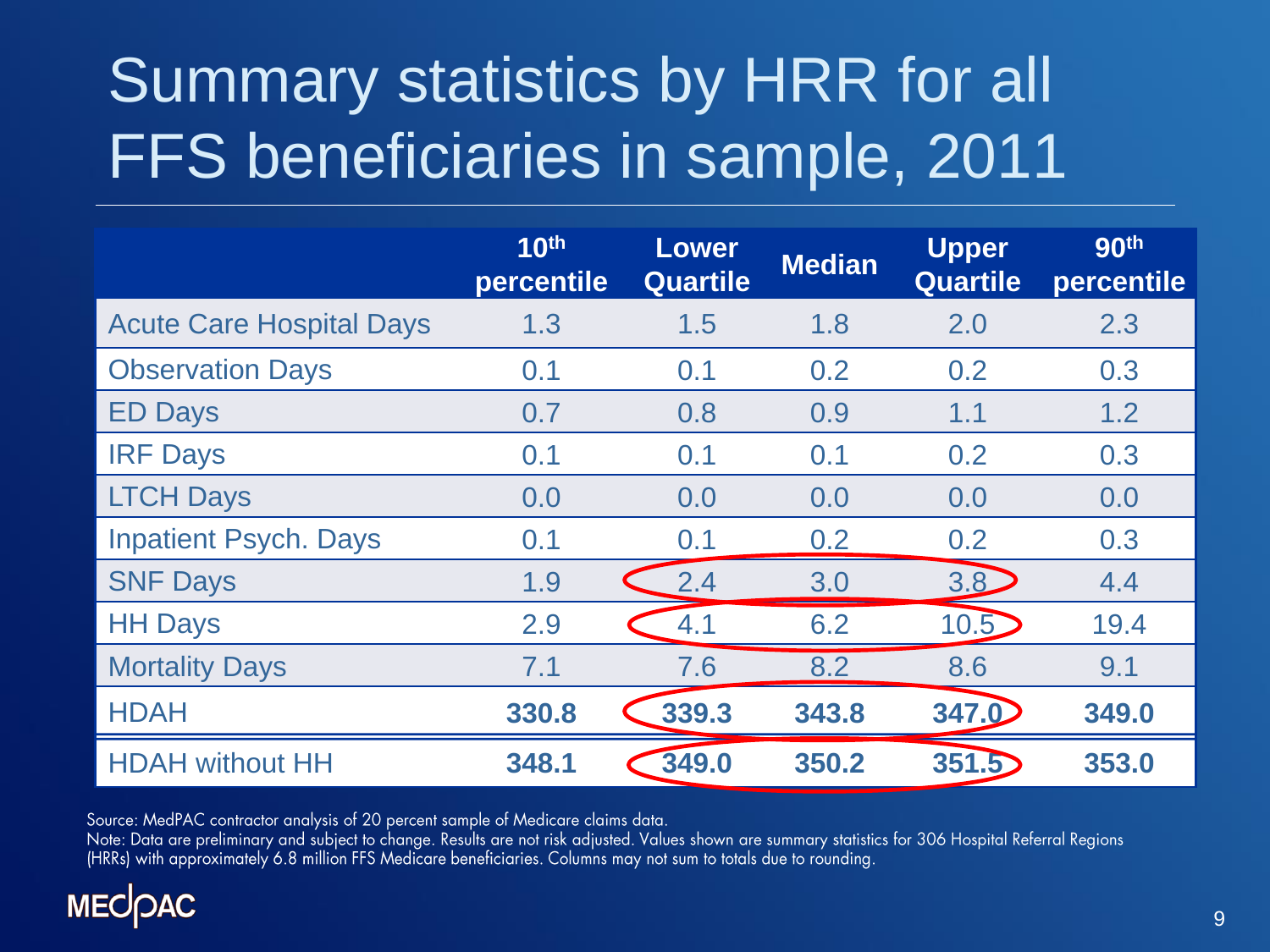#### Summary statistics by HRR for FFS beneficiaries with at least one chronic condition, 2011

|                                 | 10 <sup>th</sup><br>percentile | Lower<br><b>Quartile</b> | <b>Median</b> | <b>Upper</b><br><b>Quartile</b> | <b>90th</b><br>percentile |
|---------------------------------|--------------------------------|--------------------------|---------------|---------------------------------|---------------------------|
| <b>Acute Care Hospital Days</b> | $2.2\phantom{0}$               | 2.5                      | 2.8           | 3.1                             | 3.4                       |
| <b>Observation Days</b>         | 0.1                            | 0.2                      | 0.3           | 0.3                             | 0.4                       |
| <b>ED Days</b>                  | 0.9                            | 1.1                      | 1.3           | 1.5                             | 1.8                       |
| <b>IRF Days</b>                 | 0.1                            | 0.1                      | 0.2           | 0.3                             | 0.5                       |
| <b>LTCH Days</b>                | 0.0                            | 0.0                      | 0.0           | 0.0                             | 0.0                       |
| <b>Inpatient Psych. Days</b>    | 0.1                            | 0.2                      | 0.2           | 0.3                             | 0.5                       |
| <b>SNF Days</b>                 | 3.1                            | 3.8                      | 4.6           | 5.9                             | 6.9                       |
| <b>HH</b> days                  | 4.8                            | 6.5                      | 9.4           | 15.4                            | 29.0                      |
| <b>Mortality Days</b>           | 9.5                            | 10.1                     | 10.8          | 11.4                            | 12.1                      |
| <b>HDAH</b>                     | 315.5                          | 328.2                    | 334.9         | 338.5                           | 340.8                     |
| <b>HDAH without HH</b>          | 341.1                          | 342.6                    | 344.3         | 346.0                           | 347.6                     |

Source: MedPAC contractor analysis of 20 percent sample of Medicare claims data.

Note: Data are preliminary and subject to change. Results are not risk adjusted. Values shown are summary statistics for 306 Hospital Referral Regions (HRRs) with approximately 4.1 million FFS Medicare beneficiaries. Columns may not sum to totals due to rounding.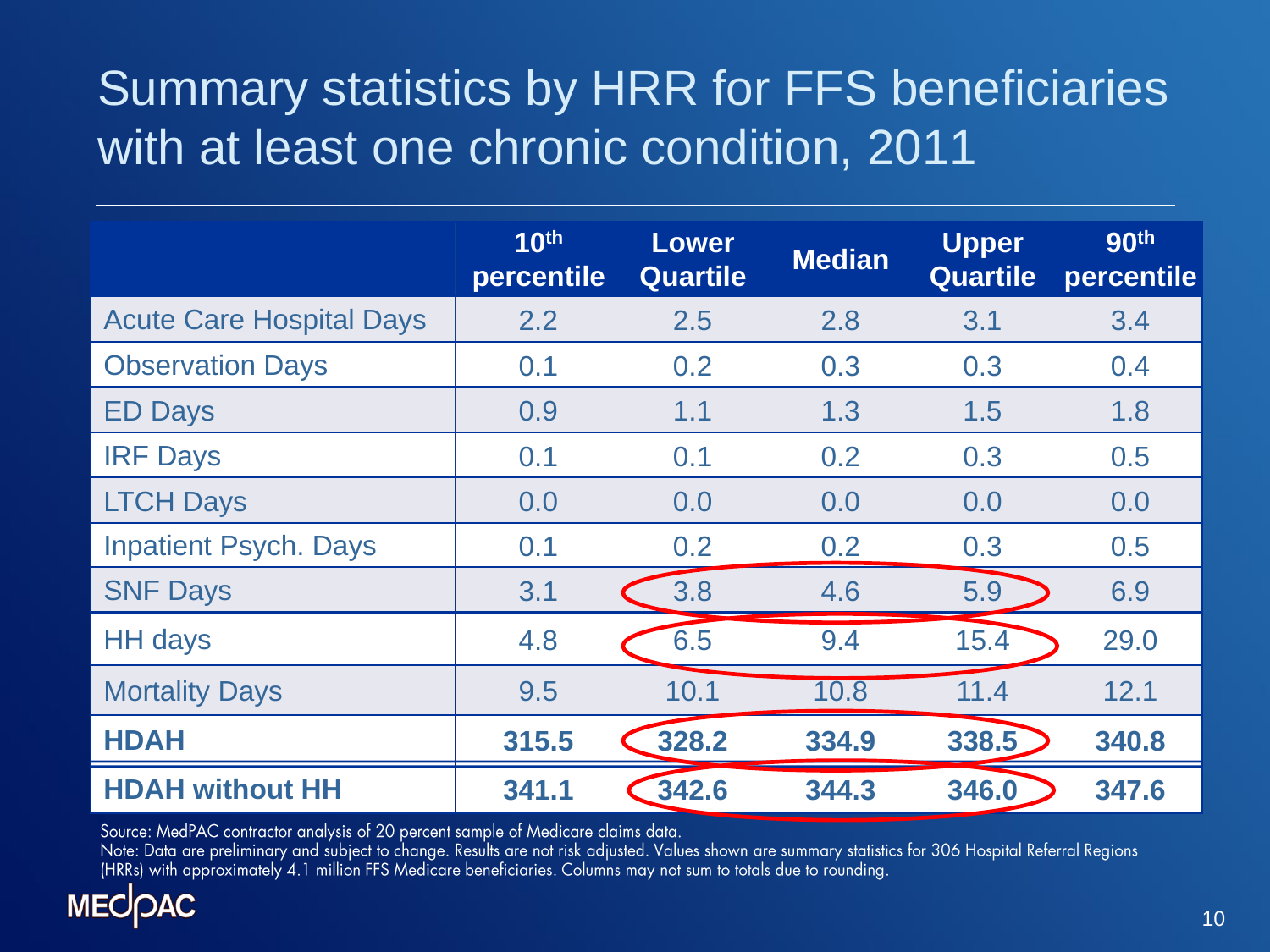#### Healthy days at home by race/ethnicity for FFS beneficiaries with at least 1 chronic condition, 2011

| Race/<br><b>Ethnicity</b>  | <b>Number of</b><br><b>beneficiaries</b><br>(% of total) | <b>Inpatient</b><br><b>Days</b> | <b>Other</b><br><b>Hosp</b><br><b>Days</b> | <b>SNF</b><br><b>Days</b> | <b>Obs</b><br><b>Days</b> | <b>ED</b><br><b>Days</b> | <b>HH</b><br>days | <b>Mortality</b><br><b>Days</b> | <b>HDAH</b> | HDAH,<br><b>No HH</b> |
|----------------------------|----------------------------------------------------------|---------------------------------|--------------------------------------------|---------------------------|---------------------------|--------------------------|-------------------|---------------------------------|-------------|-----------------------|
| <b>White</b>               | 3,523,331 (83%)                                          | 2.8                             | 0.5                                        | 4.9                       | 0.3                       | 1.2                      | 12.3              | 11.1                            | 331.8       | 344.1                 |
| <b>African</b><br>American | 453,491 (11%)                                            | 3.9                             | 0.8                                        | 5.0                       | 0.3                       | 1.8                      | 23.2              | 9.7                             | 320.3       | 343.5                 |
| <b>Asian</b><br>American   | 68,851 (2%)                                              | 2.3                             | 0.4                                        | 3.0                       | 0.2                       | 0.7                      | 10.4              | 7.5                             | 340.5       | 350.9                 |
| <b>Hispanic</b>            | 90,753 (2%)                                              | 3.2                             | 0.7                                        | 3.5                       | 0.2                       | 1.5                      | 27.6              | 8.4                             | 319.9       | 347.6                 |
| <b>Native</b><br>American  | 23,311 (1%)                                              | 3.3                             | 0.5                                        | 3.4                       | 0.3                       | 1.9                      | 14.8              | 9.8                             | 330.8       | 345.7                 |

Source: MedPAC contractor analysis of 20 percent sample of Medicare claims data.

Note: Data are preliminary and subject to change. Results are not risk adjusted. Values shown are summary statistics for 306 Hospital Referral Regions (HRRs) with approximately 4.1 million FFS Medicare beneficiaries. Columns may not sum to totals due to rounding.

#### **MECOAC**